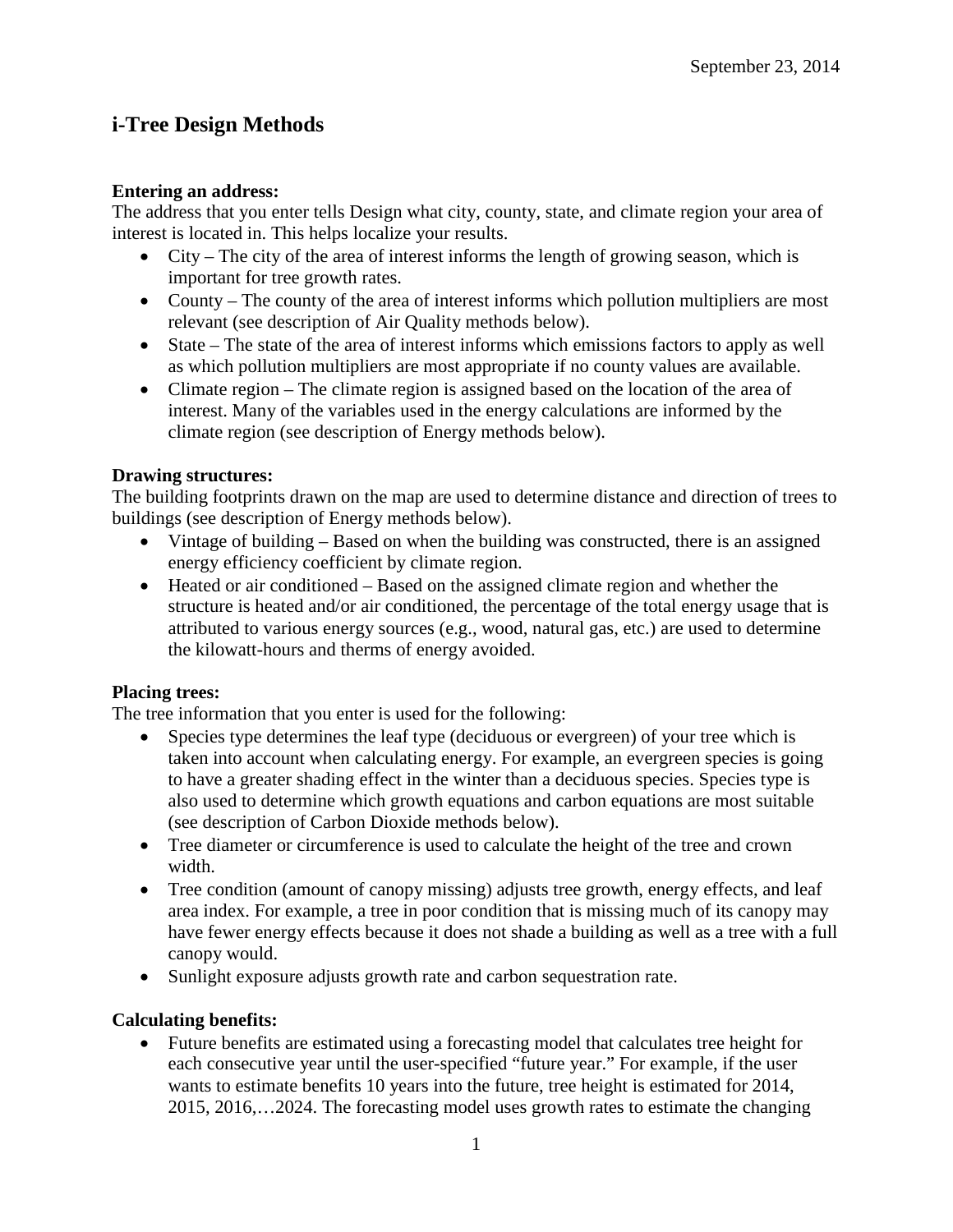size of the tree and calculate the benefits for each year. The model assumes that there is no change to tree condition and sunlight exposure.

• Past benefits are also estimated using the forecasting model. Benefits are calculated each consecutive year in the past until the modeled tree size reaches 1 inch in diameter.

#### **Ecosystem services:**

#### **1. Stormwater**

Stormwater interception is based on a series of lookup tables. Each lookup table is organized by climate zone, species, and tree diameter. Based on user inputs, Design locates a tree within the lookup table and returns the amount of annual stormwater interception.

Please refer to Xiao et al. (1998) for more details on the rainfall interception model used to create the lookup tables:

[http://www.itreetools.org/streets/resources/Rainfall\\_interception\\_by\\_Sacramentos\\_UF\\_Xiao.pdf](http://www.itreetools.org/streets/resources/Rainfall_interception_by_Sacramentos_UF_Xiao.pdf)

Dollar values are calculated from the Community Tree Guide Series available at <http://www.itreetools.org/resources/archives.php> under the heading "i-Tree Streets Reference City Community Tree Guides." Tree guides are available for each climate zone and provide representative cost of control studies that calculate a regional \$ per gallon value of avoided runoff.

For example, see pages 108 and 109 of the Lower Midwest Guide:

[Lower Midwest community tree guide: benefits, costs, and strategic planting.](http://www.itreetools.org/streets/resources/Streets_CTG/PSW_GTR219_Lower_Midwest_CTG.pdf) Gen. Tech. Rep. PSW-GTR-219 Albany, CA: U.S. Department of Agriculture, Forest Service, Pacific Southwest Research Station.

#### **2. Energy**

Trees provide energy benefits by altering the local climate (e.g., decreasing air temperatures), providing shading to structures, and providing wind breaks. Some of the most important factors in calculating the energy effects of a tree are the distance and direction of the tree to a building and the tree size and leaf type (deciduous or evergreen).

Design calculates tree energy benefits based on a series of lookup tables. Using the input variables for the location, structures, and trees of the area of interest, Design retrieves the appropriate variables from the lookup tables. To prevent double counting, Design adjusts energy benefits for trees that have overlapping crowns.

Please refer to McPherson and Simpson (1999) for more details on methods and lookup tables: [http://www.fs.fed.us/psw/programs/cufr/products/cufr\\_43.pdf](http://www.fs.fed.us/psw/programs/cufr/products/cufr_43.pdf)

Dollar values are calculated based on state energy costs.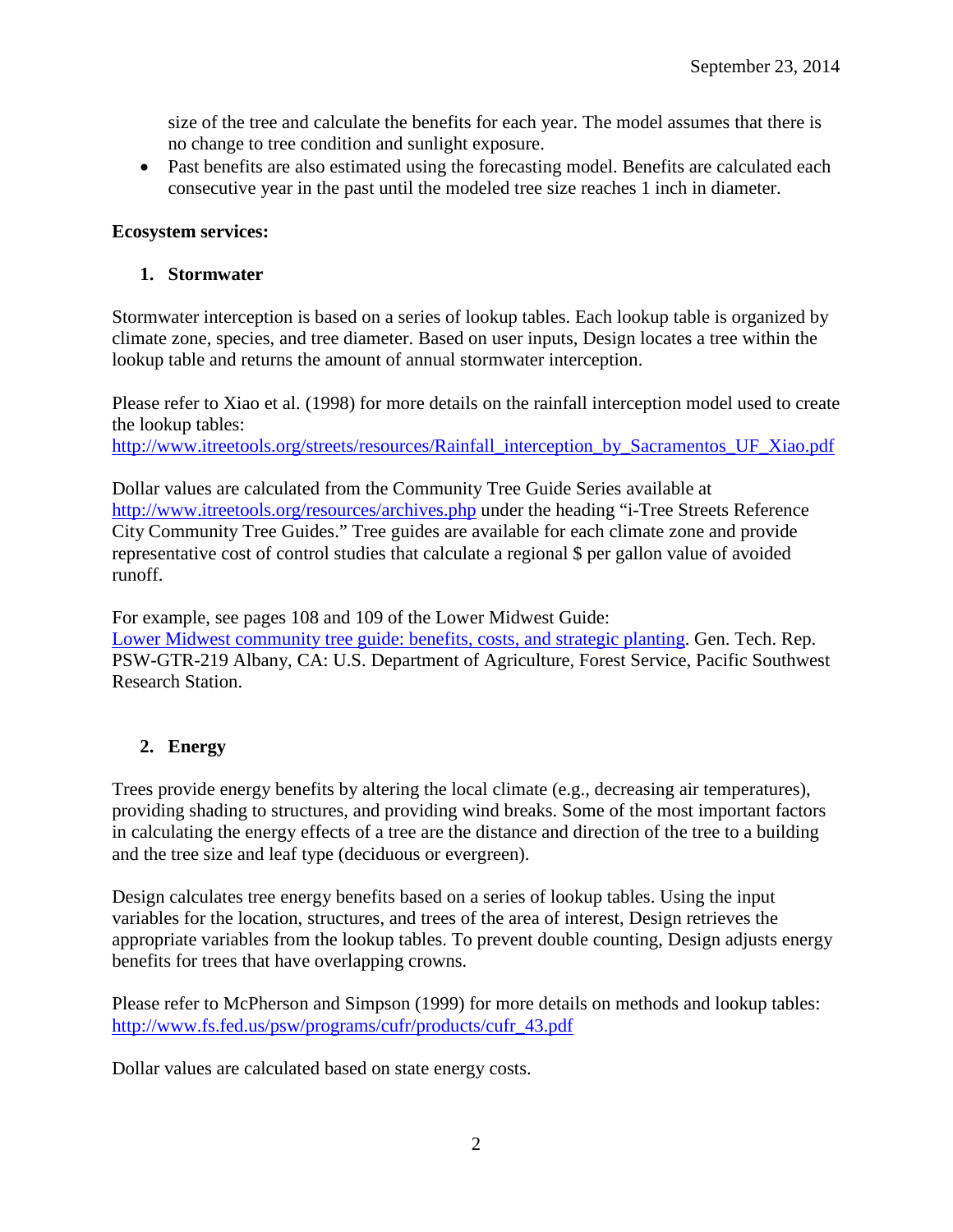## **3. Air Quality**

The first way that air quality effects are calculated is by looking at the pollution removal by trees in the area of interest. The U.S. Forest Service completed a national analysis of pollution removal by county. The results of this analysis were used to create lookup tables with pollution removal multipliers. The multipliers are presented in grams of pollution removed per square meter of canopy cover by county. Removal of CO, NO2, PM10, and SO2 by trees is calculated in Design by retrieving the multiplier based on the user-entered location and multiplying it by the amount of canopy cover for each tree entered by the user. Canopy cover is estimated based on crown width calculations using tree diameter information.

The second way that air quality effects are calculated is by looking at pollution avoided. This category accounts for the amount of air pollution that is avoided when trees reduce energy consumption. When trees are reducing energy consumption in nearby buildings, fewer fossil fuels need to burned to create the energy and therefore some pollution is avoided. The numbers are based on the amount of reduction in energy consumption and the average types of energy use in your region. If, for example, most of the energy in your region is from hydroelectric sources the avoided pollution would be relatively low since hydroelectric sources do not produce air pollution. If a tree produces no energy benefits there will be no resulting avoided pollutants.

Pollution avoided is calculated for VOCs, NO2, PM10, and SO2 using the following sources: <http://www.epa.gov/cleanenergy/energy-resources/egrid/index.html> [http://www.cleanerandgreener.org/download/Leonardo%20Academy%20C&G%20Emission%2](http://www.cleanerandgreener.org/download/Leonardo%20Academy%20C&G%20Emission%20Factors%20and%20Energy%20Prices.pdf) [0Factors%20and%20Energy%20Prices.pdf](http://www.cleanerandgreener.org/download/Leonardo%20Academy%20C&G%20Emission%20Factors%20and%20Energy%20Prices.pdf)

Pollution valuation comes from three different sources:

- CO and PM10 values are calculated using national median externality values provided in: Murray, F.J., L. Marsh. and P.A. Bradford. 1994. New York State energy plan, vol. II: issue reports. New York State Energy Office, Albany, NY. – Note: values are in \$ per metric ton of pollution and adjusted to current rates using the Producer Price Index.
- NO2 and SO2 values use information from the national analysis described above. From the national analysis, lookup tables were created that present multipliers in \$ per square meter of canopy cover by county. Pollution value for the national analysis was estimated using the U.S. EPA's BenMAP [\(http://www.epa.gov/air/benmap/\)](http://www.epa.gov/air/benmap/) program.
- VOC values are calculated using the methods provided in: [http://ecocalc](http://ecocalc-test.ecotransit.org/CE_Delft_4215_External_Costs_of_Transport_in_Europe_def.pdf)[test.ecotransit.org/CE\\_Delft\\_4215\\_External\\_Costs\\_of\\_Transport\\_in\\_Europe\\_def.pdf](http://ecocalc-test.ecotransit.org/CE_Delft_4215_External_Costs_of_Transport_in_Europe_def.pdf)

## **4. Carbon Dioxide**

The first way that tree effects on carbon dioxide are calculated is by looking at carbon dioxide sequestered. To calculate carbon dioxide sequestration, Design uses species-specific carbon equations. If carbon equations are not available for the input tree, then genus-level equations are